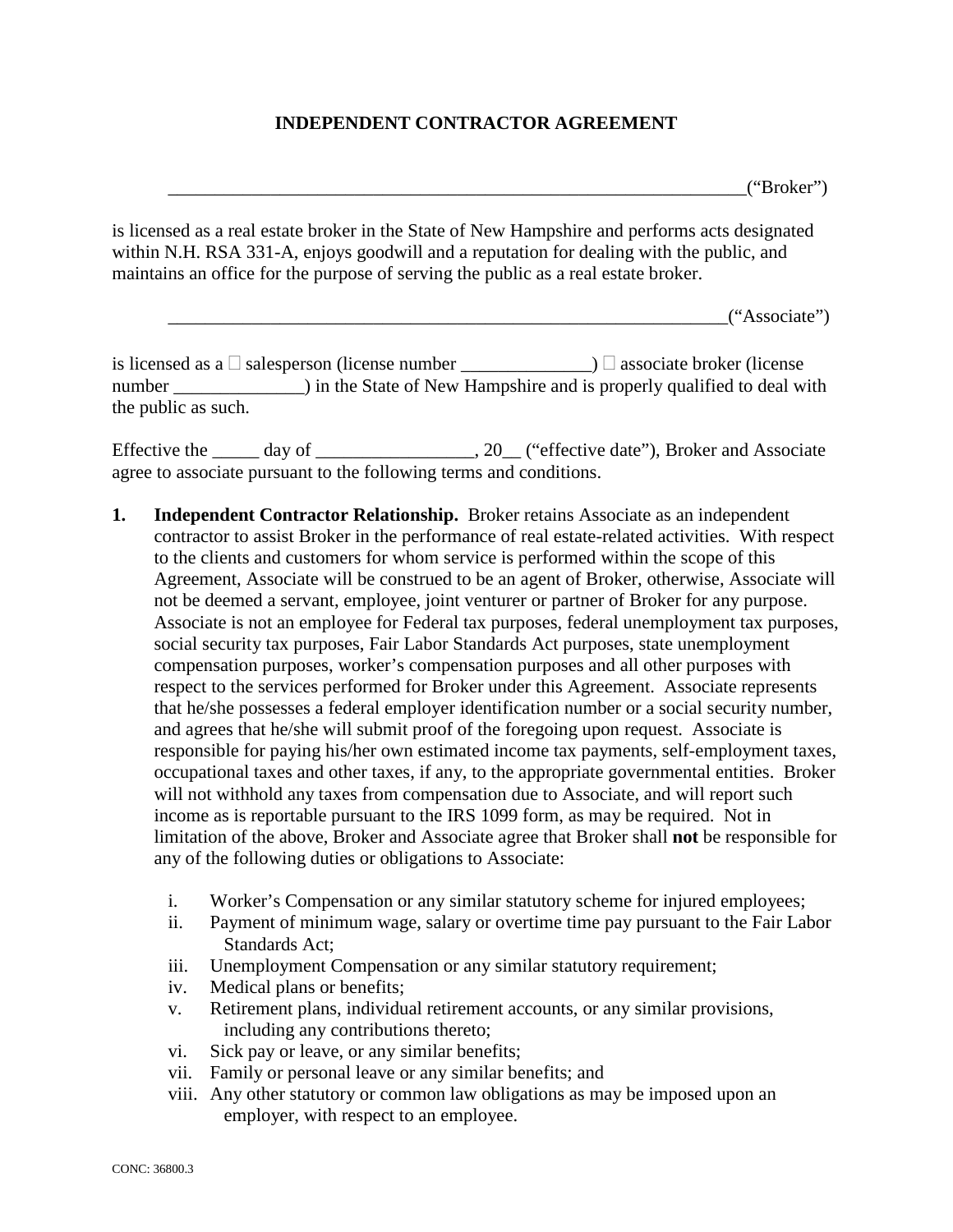Associate specifically agrees to the above provisions, and acknowledges that Broker relies upon said representations by Associate. Associate assumes all risks relative to acting as an independent contractor, releasing all such rights as may be conferred upon an employee, whether specifically waived in this Agreement or not.

- 2. **Associate Responsibilities.** Associate will use his/her best efforts to procure real estaterelated business for Broker and will conduct his/her business in a reputable manner and in conformance with all laws, rules, regulations and codes of ethics that are binding upon or applicable to real estate licensees, and with Broker's office policy manual, if any.
	- A. **Compliance.** Associate recognizes and acknowledges the obligation to keep abreast of all legal and other issues that affect the real estate industry as they may change from time to time. Associate will not commit any act that violates New Hampshire law related to Associate's real estate license or is contrary to Associate's legal and ethical duties and obligations.
		- (1) **Fair Housing.** Broker and Broker's company support and practice Fair Housing principles. Associate has been advised that failure to comply with Fair Housing principles will result in appropriate disciplinary action and possible termination of this Agreement. Associate warrants and represents that it is Associate's intent to keep current on developments in Fair Housing as it affects real estate marketing and sales, and comply with the Fair Housing laws and regulations. Associate understands this acknowledgment, warranty and representation and agrees to it voluntarily.
		- (2) **Office Policy Manual.** Broker  $\Box$  maintains  $\Box$  does not maintain an office policy manual. Associate has received a copy, and agrees to comply with the manual and such modifications, addenda and changes as may be incorporated therein from time to time. Failure to comply with any policy may result in immediate termination of this Agreement.
	- B. **License Renewal; Continuing Education; Dues.** Associate will be responsible for timely renewing Associate's real estate license and for completing all legally required continuing education in a timely manner and maintaining the records that evidence such completion as required by the New Hampshire Real Estate Commission. Associate will be responsible for paying all license fees, membership dues and fines.
	- C. **Broker Supervision.** Associate will be deemed to be working under Broker's supervision only to the extent required by N.H. RSA 331-A. Associate will perform all activities, including those activities Broker requires Associate to perform, independently without Broker's supervision or control. Associate does not receive instructions from the Broker as to which customers the Associate should service or which property the Associate should market and sell; and, the Associate is not required to file reports with Broker concerning the Associate's business conduct or status of sale. Associate is responsible for ensuring that for each transaction all documents necessary to comply with the law are executed and properly maintained in accordance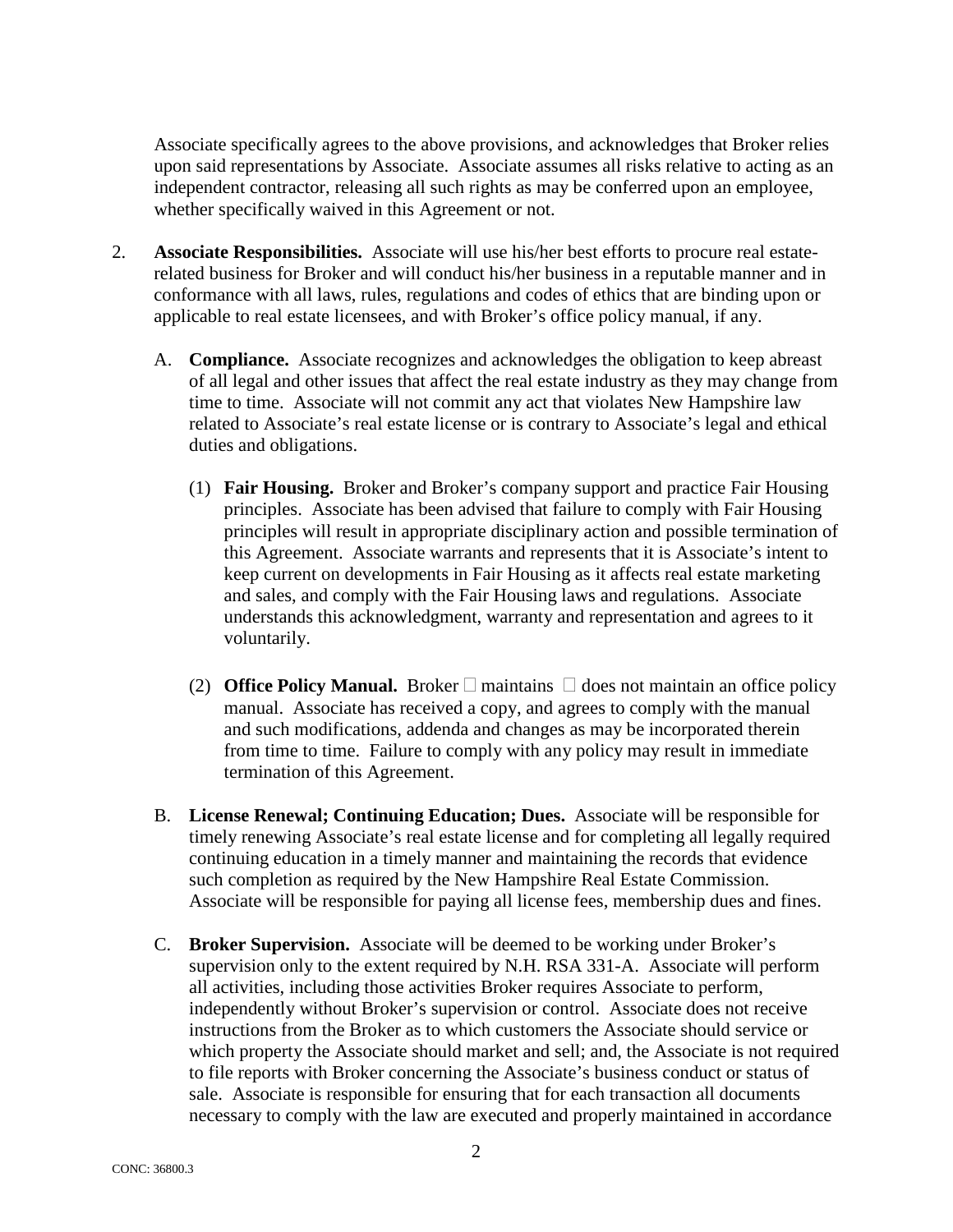with Broker's administrative procedures. Any statutory or legal duty of supervision and control by Broker shall not be deemed to affect Associate's status as an independent contractor.

- D. **Schedule**. Associate shall have control over the time when the services are performed, and Associate is not required to maintain any specific work schedule. Associate is able to schedule vacations as the Associate desires.
- E. **Broker Property.** Associate acknowledges that all agency agreements taken during the term of this Agreement are Broker's property. All programs, forms, data, keys, manuals, signs and other paraphernalia relative to the business of Broker are Broker's property, as are all documents and other items pertaining to transactions.
- F. **Property of Others.** In accordance with New Hampshire law, Associate will deliver to Broker as soon as possible and no later than the end of the next business day following receipt, any funds or other items that a consumer has entrusted to Associate in connection with a real estate transaction.
- G. **Responsibility.** Broker will not be liable to Associate for any expenses incurred by Associate nor for any of Associate's acts. Associate will have no authority to bind Broker by any promise or representation, oral or otherwise, unless specifically authorized in writing in a particular transaction. Suits, whether for fees or otherwise, against clients, customers and others in the real estate business will be maintained only in Broker's name. Associate is responsible for providing all tools necessary to perform the duties outlined. Associate will also be responsible for providing Associate's own automobile and is responsible for transportation expenses including insurance in the minimum amount of \$ for public liability, and property damage insurance in the minimum amount of  $\S$ and other expenses incidental to performing Associate's duties without receiving any reimbursement from Broker. Broker will be named as an additional insured in all such policies. Associate is responsible for all entertainment expenses or other expenses incidental to Associate's responsibilities without receiving any reimbursement.
- H. **Indemnification.** Associate will indemnify and hold Broker, its officers, directors and employees harmless from all claims, demands, suits, costs and expenses, including reasonable attorneys' fees at all levels, of whatever nature and description to the extent based on Associate's representations, acts, omissions, negligence, willful misconduct, or violation of laws, rules, regulations, codes of ethics, this Agreement or office policy manual, if any.

## 3. **Broker Responsibilities.**

A. **Access to Listings.** Broker will provide Associate with access to all current listings of Broker and listings made available to Broker through offers of cooperation, except those listings that Broker, in his/her/its discretion places exclusively in the possession of another salesperson.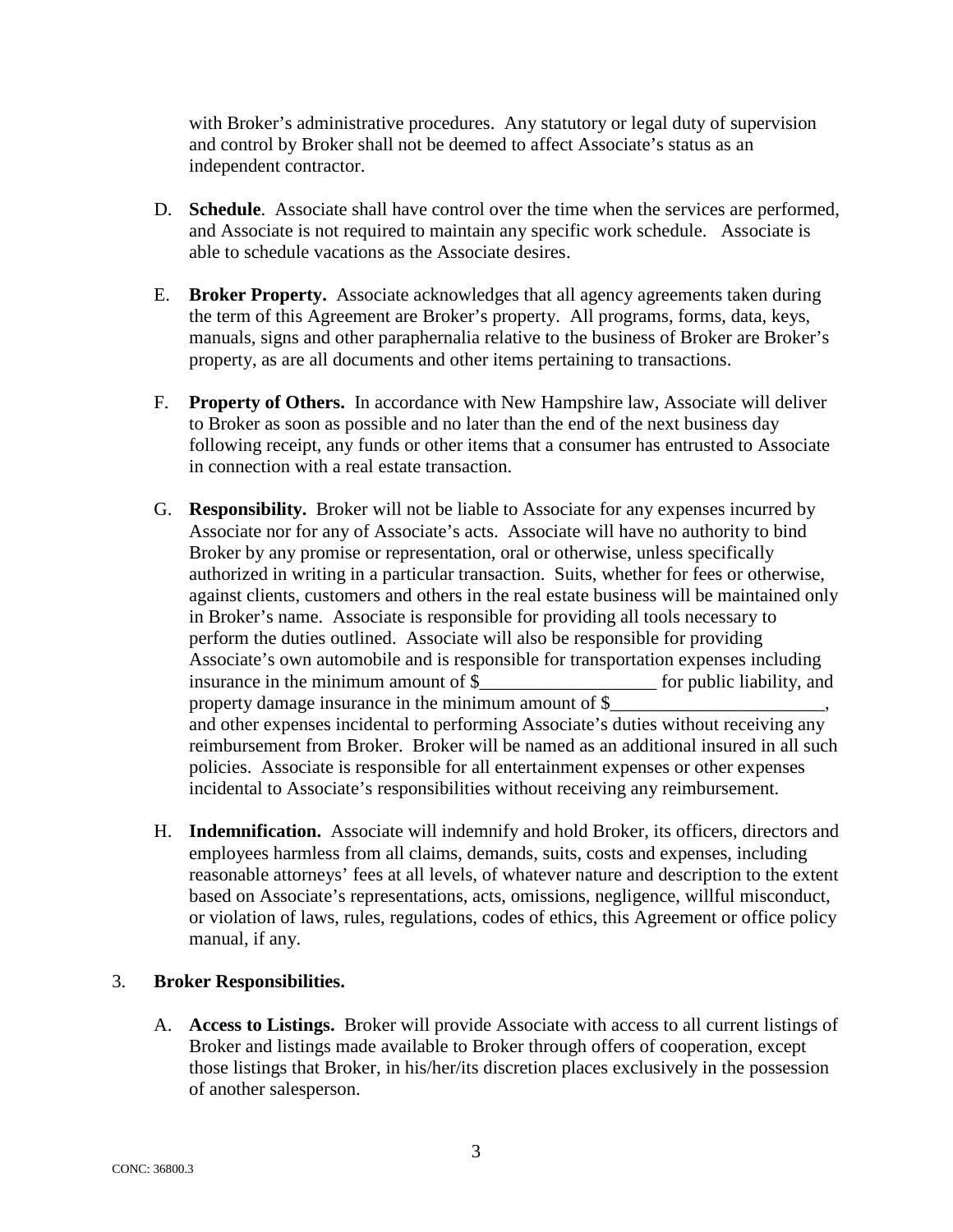- B. **Access to Facilities.** Associate may utilize Broker's then existing office facilities for the performance of Associate's duties as described above.
- C. **Compensation.** Broker will negotiate all terms and conditions of fees charged clients including but not limited to, the amount and payment date. Broker will compensate Associate in proportion to Associate's output with regard to real estate-related activities and not to hours worked by Associate. Such compensation will be solely through commissions as described below or in Broker's office policy manual, if any. In the event of conflict between Broker's office policy manual and this Agreement, the terms of the office policy manual will prevail. Broker may deduct from Associate's compensation any amounts due from Associate to Broker.
	- (1) **Amount; Payment.** When Associate performs any Brokerage service for Broker and Broker earns and collects a fee for such service, Broker will pay Associate within days after the funds are collected and have cleared:
	- $\Box$

| % of the fee as commission for |  |
|--------------------------------|--|
| % of the fee as commission for |  |
| % of the fee as commission for |  |

- $\Box$  See attached fee schedule incorporated herein.
- (2) **Dividing Compensation With Other Licensees.** If two or more associates participate in rendering a brokerage service to the public, or claim to have done so, Broker will determine, in Broker's sole and absolute discretion, the amount of the fee due Associate.
- (3) **Incentives.** If a seller or listing office offers a premium, bonus or other incentive, if such premium, incentive or bonus is in the form of money, then \_\_\_\_\_\_\_\_\_\_\_\_\_\_\_

\_\_\_\_\_\_\_\_\_\_\_\_\_\_\_\_\_\_\_\_\_\_\_\_\_\_\_\_\_\_\_\_\_\_\_\_\_\_\_\_\_\_\_\_\_\_\_\_\_\_\_\_\_\_\_\_\_\_\_\_\_\_\_\_\_ \_\_\_\_\_\_\_\_\_\_\_\_\_\_\_\_\_\_\_\_\_\_\_\_\_\_\_\_\_\_\_\_\_\_\_\_\_\_\_\_\_\_\_\_\_\_\_\_\_\_\_\_\_\_\_\_\_\_\_\_\_\_\_\_\_ \_\_\_\_\_\_\_\_\_\_\_\_\_\_\_\_\_\_\_\_\_\_\_\_\_\_\_\_\_\_\_\_\_\_\_\_\_\_\_\_\_\_\_\_\_\_\_\_\_\_\_\_\_\_\_\_\_\_\_\_\_\_\_\_\_

If such incentive is other than money (i.e., cruise, trip, or other matter having economic value but not delivered in money), then such premium, bonus or incentive will go to  $\Box$  Broker  $\Box$  Associate. If a non-monetary incentive goes to Associate, Broker will report the fair market value of the incentive as income to Associate, as Broker must collect and deliver the incentive to Associate to preserve the respective legal positions of the parties.

D. **Errors and Omissions Insurance. Broker maintains Errors & Omission** insurance which coverage includes Associate.  $\Box$  Associate will pay a portion of

\_\_\_\_\_\_\_\_\_\_\_\_\_\_\_\_\_\_\_\_\_\_\_\_\_\_\_\_\_\_\_\_\_\_\_\_\_\_\_\_\_\_\_\_\_\_\_\_\_\_\_\_\_\_\_\_\_\_\_\_\_\_\_\_\_ \_\_\_\_\_\_\_\_\_\_\_\_\_\_\_\_\_\_\_\_\_\_\_\_\_\_\_\_\_\_\_\_\_\_\_\_\_\_\_\_\_\_\_\_\_\_\_\_\_\_\_\_\_\_\_\_\_\_\_\_\_\_\_\_\_.

Errors & Omission coverage, as follows: \_\_\_\_\_\_\_\_\_\_\_\_\_\_\_\_\_\_\_\_\_\_\_\_\_\_\_\_\_\_\_\_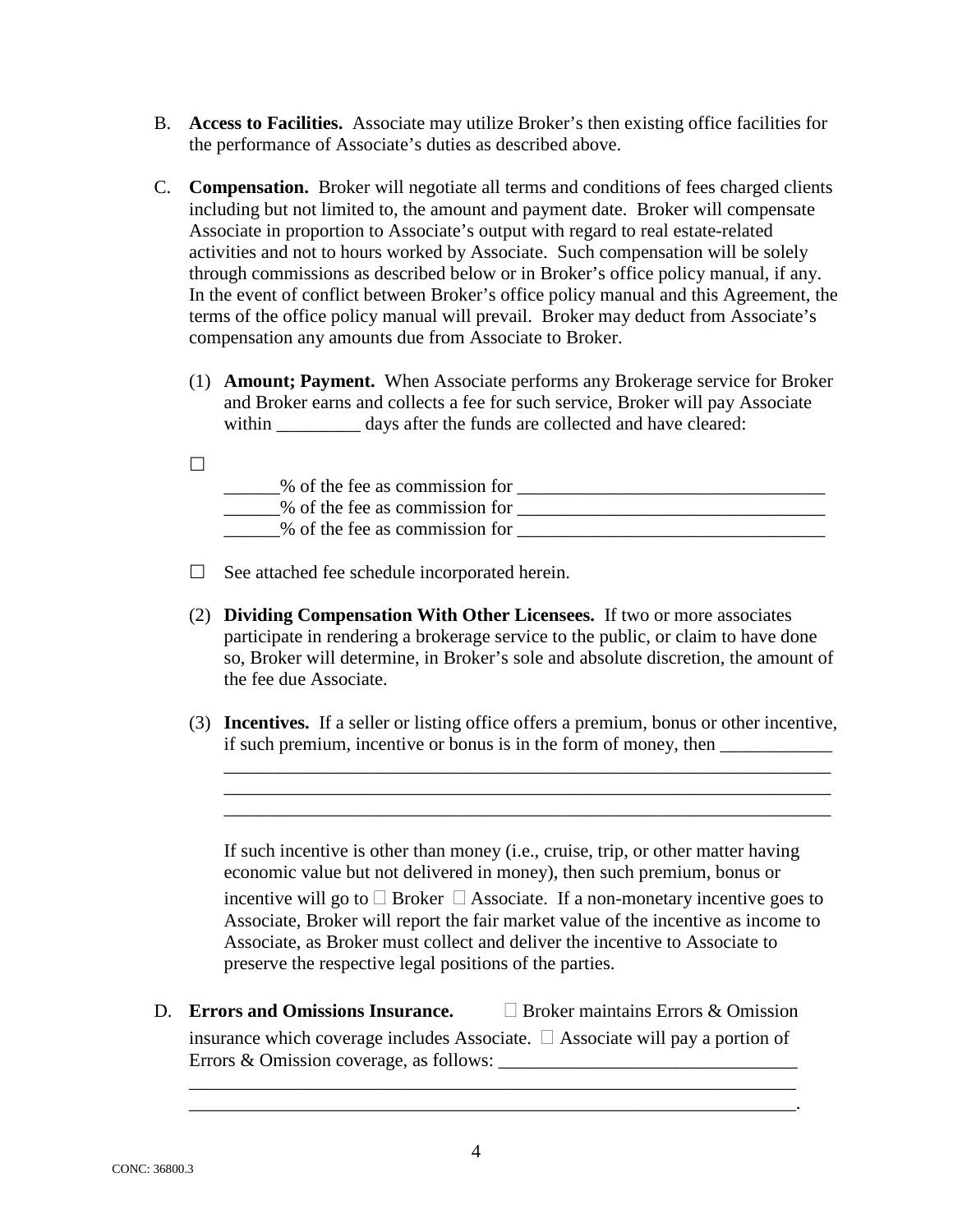- 4. **Term; Termination.** This Agreement will be in effect for \_\_\_\_\_\_ year(s) from the effective date. Either party may terminate this Agreement by \_\_\_\_\_\_\_ days' advance written notice to the other party. Broker may terminate this Agreement without notice for wrongful conduct by Associate. Failure by either party to maintain active licensure status pursuant to N.H. RSA 331-A will be deemed automatic termination. Associate will not, after termination of this Agreement, use to his/her own advantage, or to the advantage of any other person or entity, any information gained from the business of the Broker relating to property for sale, lease or rental, or Broker's customers or clients. Upon termination of this Agreement, Associate will return all Broker's property to Broker with no copies made or retained by Associate.
- 5. **Confidentiality.** Associate acknowledges that Broker may disclose confidential information to Associate during the course of this Agreement. Any such information that is or should be reasonably understood to be confidential or proprietary to Broker, including mailing lists, customer and client lists, sales, costs, unpublished financial information, product and business plans, projections, marketing data, computer data, computer programs and supporting documentation, and Broker's office policy manual, if any, are considered confidential property of Broker. Associate will take reasonable steps and use due care during the term of this Agreement and for months after its termination to prevent the duplication or disclosure of confidential information, other than by or to Broker's employees or agents who must have access to the information to perform their duties for Broker.
- 6. **Dispute Resolution:** This agreement will be construed under New Hampshire law. All disputes between Associate and another associate in Broker's firm will be resolved by Broker. All disputes between Broker and Associate will be mediated by a mediator agreed upon by parties. The parties will equally divide the mediation fee, if any.
- 7. **Litigation:** In any litigation between Broker and Associate, the prevailing party will be entitled to recover reasonable attorneys' fees and costs at all levels, unless the following box is checked and initialed:  $\Box$

Initials Initials